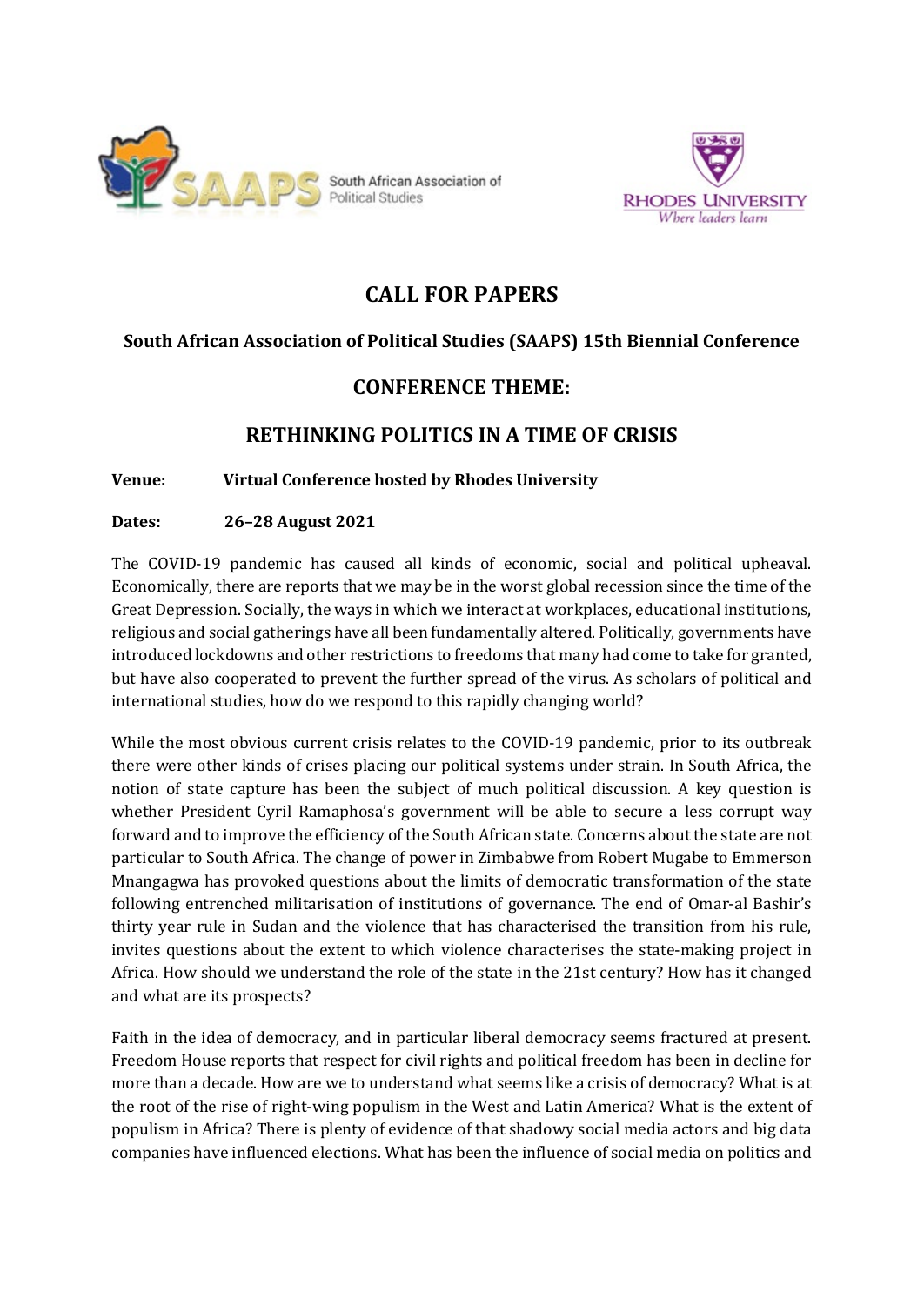democratic citizenship? How are these mediums transforming raced, gendered and classed experiences of citizenship?

The decline of the liberal international order is a long-standing topic of discussion among international relations scholars. The growing strength of China, the rise of populism, Brexit, the presidency of Donald Trump are all factors that suggest that the end of the liberal order is imminent. Are we indeed nearing the end of the liberal order? What might arise in its place? What does the decline of the West and the rise of the 'rest', as Fareed Zakaria calls it, portend for international relations? Is greater regional integration a likely outcome of a fading liberal order and if so what are the implications for free trade, human rights, peacekeeping, etc? Moreover, what does a more decentred world portend for problems that need global solutions? Might Africa play a more influential role in a post-Western world? Is the historic signing of the African Continental Free Trade Agreement and the Protocol on the Free Movement of Person in Africa signalling a new era for African integration and Pan-Africanism?

We welcome papers related to the above themes and questions as well as papers in other areas of political studies and international relations.

# **FORMAT**

The 2021 SAAPS conference will be held online – attendees can join us from wherever they are, although we will organise events in line with the South African time zone. More details will be shared on registration.

# **SUBMISSION OF ABSTRACTS AND PANEL PROPOSALS**

Abstracts and panel proposals should be emailed to saapsconference@ru.ac.za by **16 April 2021.**  Please include:

- Title of paper
- Name(s) of author(s)
- Affiliation(s)
- Email address(es)
- 200–300 word abstract

Proposals for panels, workshops or other activities can also be sent to saapsconference@ru.ac.za by **16 April 2021**. We are very open to ideas for various kinds of activities to be included on the programme. Please include all the relevant details and indicate a contact person and contact email address. Notifications of acceptance of abstracts and panels/workshops will go out by the end of May 2021.

If you submitted an abstract or panel proposal last year and would like us to consider that submission for this conference, please indicate this by email and we will gladly do so.